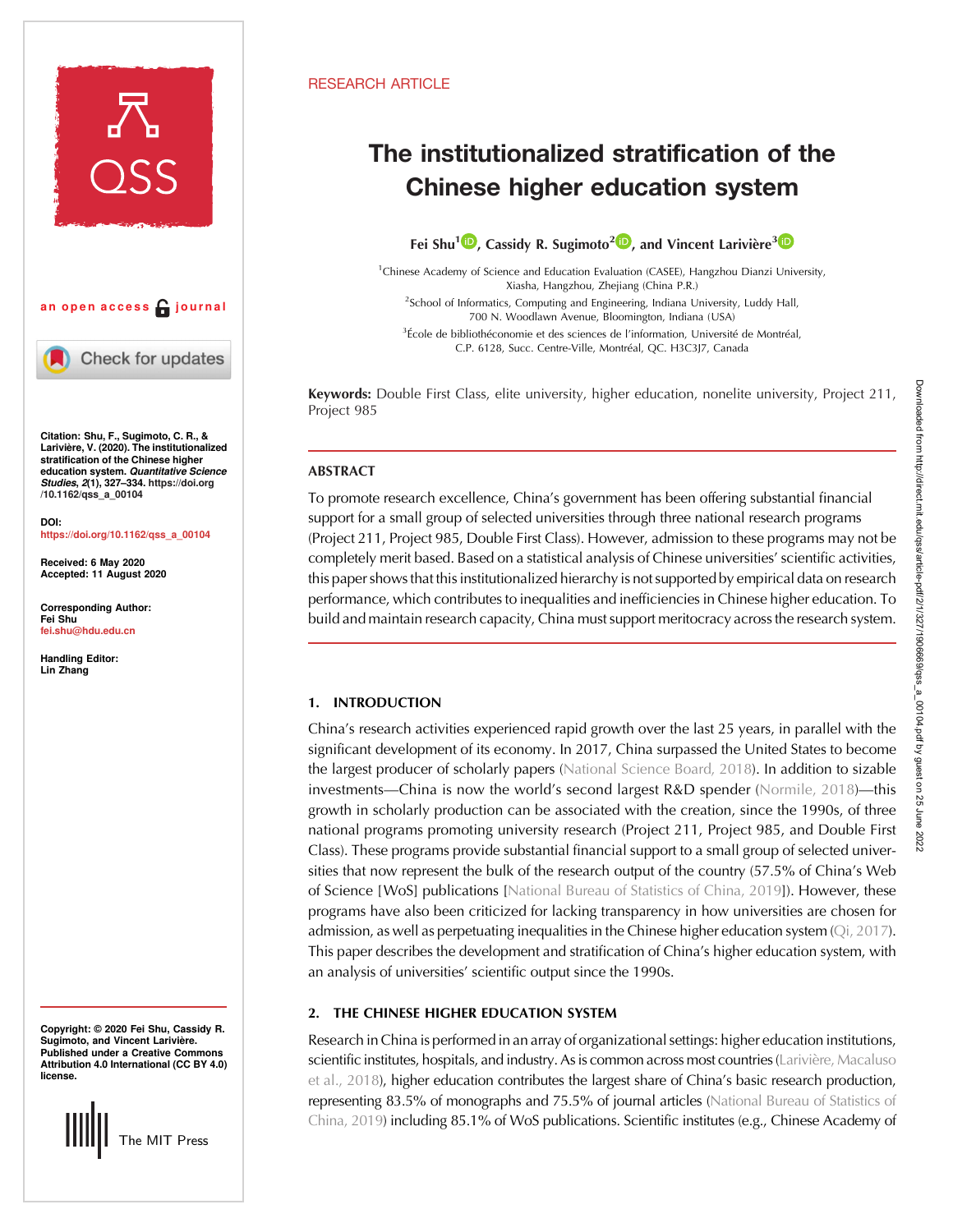Science) contribute 9.4% of WoS publications ([ISTIC, 2019](#page-6-0)) in China. There are many higher educational institutions producing this work: China boasts 2,688 higher education institutions, including 1,423 universities offering 4-year undergraduate programs and 1,388 colleges offering 3-year college diploma programs ([Ministry of Education of China, 2019](#page-6-0)). Not all institutions, however, are given the same amount of resources.

Institutionalized stratification of Chinese higher education started in 1954, when six Chinese universities were designated by the Communist Party as the first group of elite universities ("重点大学" in Chinese). This group of elite universities increased to 16 in 1959, 64 in the 1960s, 88 in the 1970s, and to 99 in the 1980s. One common characteristic of elite universities is that they are generally administered by the Ministry of Education (MoE) or by the central government, while nonelite universities are managed by provincial or local governments. Elite universities have priority over nonelite universities to admit students, while nonelite universities can only admit the remaining students; they also benefit from preferential financial policies ([Hu, 2011](#page-6-0)). Stratification of Chinese higher education crystallized in 1995 with the creation of Project 211 by the MoE, with the objective of creating 100 world-class universities by the beginning of the 21st century ([Ministry](#page-6-0) [of Education of China, 2000\)](#page-6-0). The Chinese government offered preferential policies (such as the priority to admit the best students) and financial support to universities who were part of the group. Between 1995 and 2008, the 112 universities admitted to Project 211 received 70% of national research funding and 80% of doctoral students [\(Tang & Yang, 2008](#page-7-0)).

In 1998, Jiang Zemin, then Chairman of the People's Republic of China, created Project 985 to promote the development of a Chinese equivalent to the U.S. Ivy League ([Jiang, 1998\)](#page-6-0). The program started with nine universities in 2009 and added another 30 universities in the 2 following years. These 39 universities are all part of Project 211, but are provided with additional resources. In addition to Project 211 universities, a subset of universities owned by provincial governments signed cooperation agreements and received support from both their province and ministries of the central government; these are also recognized as elite universities. Prior to the launch of the Double First Class program in 2017, there were 141 elite universities (as shown in Figure 1) defined



Figure 1. Hierarchy of China's higher education institutions.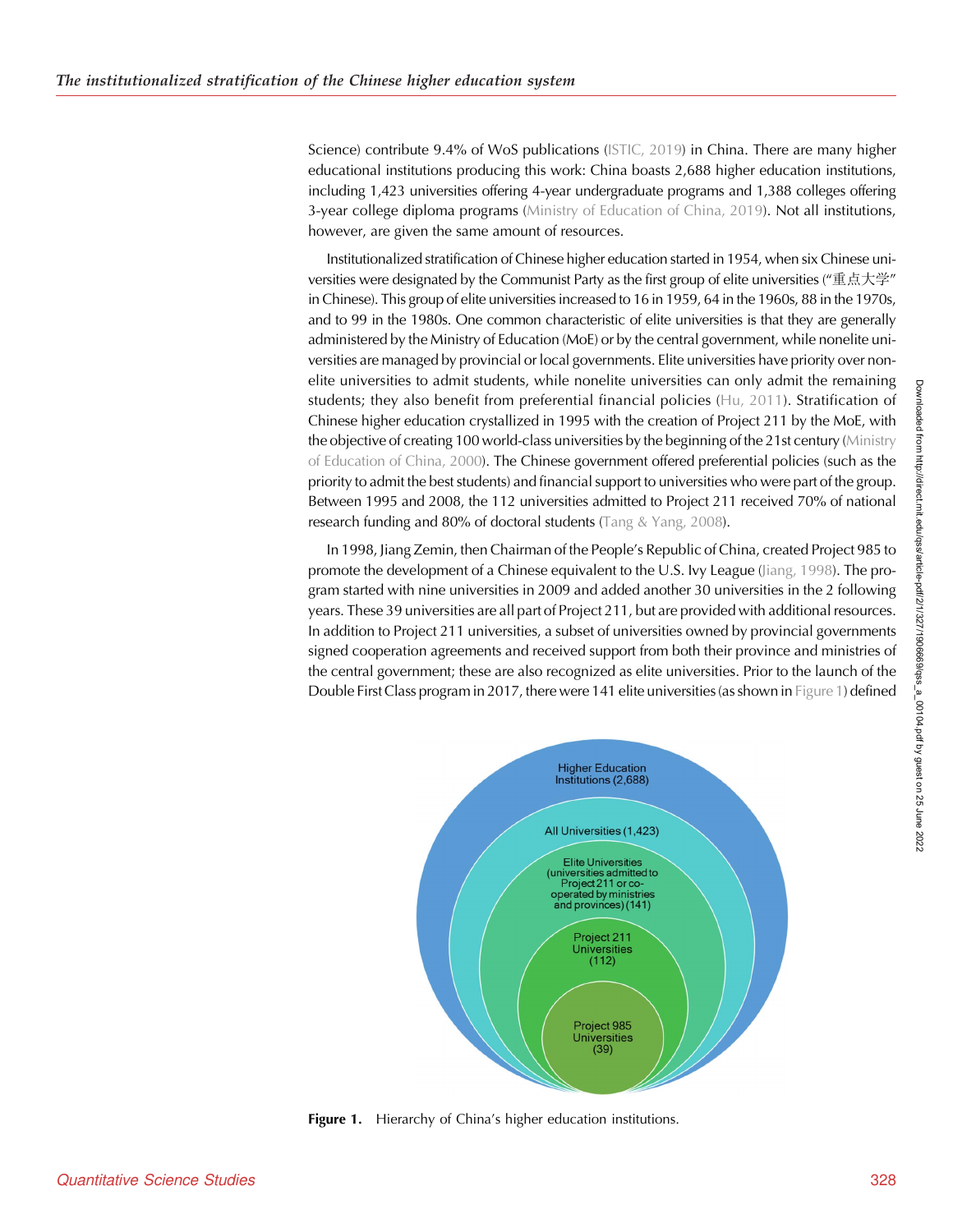by the MOE as "universities admitted to Project 211 or co-operated by ministries and provinces" [\(Ministry of Education of China, 1992](#page-6-0)–2017). These national programs are controlled by the MoE, and while inclusion is purportedly based on the quality of research, teaching, and reputation, the detailed methodology has never been revealed. Inclusion in those categories is also driven by geopolitics, as the MoE required that each province had at least one university in Project 211.

The Double First Class program ( $\mathcal{R}$   $\sim$   $\tilde{\mathcal{R}}$ " in Chinese) was initiated by the Chinese government in 2017, aiming to build an excellent higher education system including both "First Class" universities and "First Class" disciplines, as both Project 985 and Project 211 officially concluded. However, the concepts of Project 985 and Project 211 are still used, not only in academe but also in industry, which uses graduation from Project 985 and Project 211 universities as a threshold in hiring [\(Hartog, Sun, & Ding, 2010;](#page-6-0) [Mok & Jiang, 2017](#page-7-0)). As the "Double First Class" program is recent and our data ends in 2017, we do not focus on this new program but, rather, on those that existed prior to 2017.

### 3. THE BENEFITS OF THE ELITE

One of the strongest benefits of being classed as an elite institution is the influx of funds provided by the government. As [Figure 2](#page-3-0) shows, in 1991, research funding<sup>1</sup> per capita was, on average, \$2,944 for elite universities and \$1,026 for nonelite universities, with nonelite universities obtaining about 35% of the funding obtained by elite ones. Despite an increase in research funding over years, this ratio remained unchanged in 2016, with research funding per capita at \$160,745 for elite universities and \$57,296 for nonelite universities [\(Ministry of Education of China, 1992](#page-6-0)–2017).

Admission to the elite brings immediate benefits to the university. For example, in 2008, the last five universities were admitted to Project 211. As [Table 1](#page-3-0) shows, all five new elite universities experienced a radical increase in terms of research funding received after their admission to Project 211, ranging from 74.65% to 600.24%, which are much higher than the average increase rates of all elite universities (69.59%) and all nonelite universities (54.21%) in the same period.

Such advantages are also observed in terms of external research funding from research councils. According to the [Natural Science Foundation of China \(NSFC\) \(2008](#page-7-0)–2017), the average acceptance rates of applications from elite universities ranged from 20.3–30.6%, while the average acceptance rates of nonelite university range from 12.5–17.5%. This gap in acceptance rates has widened over time, from 59% in 2008 (20.3% vs. 12.8%) to 82% in 2017 (27.9% vs. 15.3%). However, the higher acceptance rate of applicants from elite universities does not convert into higher completion rate. In China, all NSFC-funded projects are evaluated after the funded period, and those that do not meet their objectives are graded as incomplete. While most projects are considered as complete, 13.6% of research projects (27,041 of 171,372) funded by the NSFC between 2003 and 2012 were considered as incomplete. The results show that researchers from nonelite universities are more likely to complete the projects for which they were funded: While only 8.3% of projects from nonelite universities remained incomplete, this percentage was 14.0% for elite universities ([NSFC, 2008](#page-7-0)–2017).

Elite universities also have advantages in terms of administration and international visibility: They have independence over the promotion of their professors, while promotion at nonelite universities is made by the MoE. This leads to a gap in the proportion of tenured professors (i.e.,

<sup>&</sup>lt;sup>1</sup> "Research funding" is defined by the MOE as all investments received for research, which includes the funding from universities' own budgets, funding agencies as well as special contributions from the government and industry.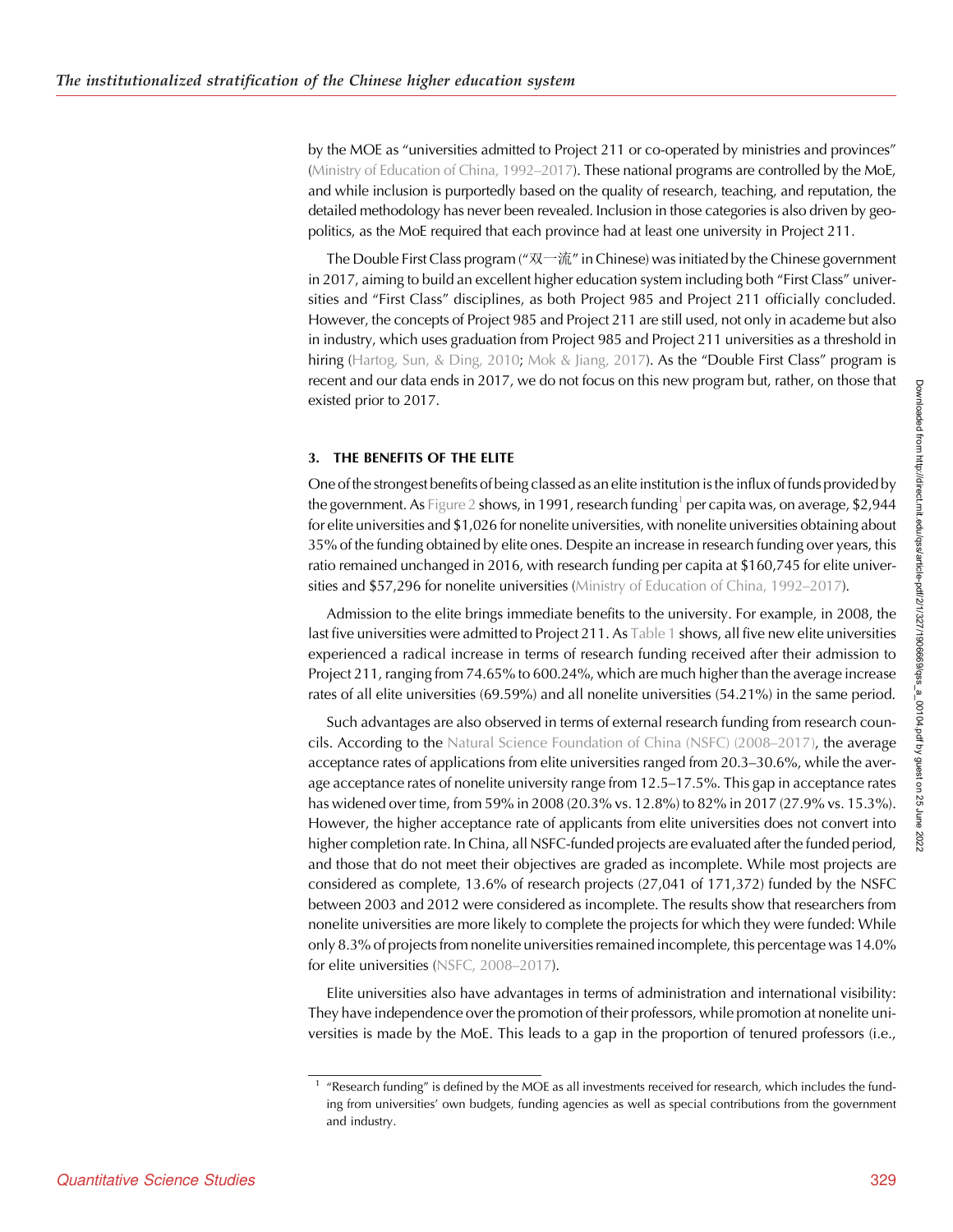<span id="page-3-0"></span>



associate and full professors): In 1991, the proportion of tenured professors in elite universities was 50% higher than in nonelite universities (39.2% vs. 26.1%). This gap decreased to 42% in 2016 (63.0% vs. 44.5%). Professors from elite universities are also more likely to attend international conferences, as they are provided with adequate funding to cover travel costs. While 77.1% of professors from elite universities attended at least one international conference in 2016, this percentage was only 16.1% for nonelite universities. Similarly, 15.4% of elite university professors have visited a foreign institution as a visiting scholar, while only 5.9% of nonelite university scholars had the same experience [\(Ministry of Education of China, 1992](#page-6-0)–2017).

### 4. THE PERFORMANCE OF THE ELITE

The benefits provided to elite universities, however, do not translate into greater scientific production and impact. While elite universities received, on average, 2.3 times more funding per capita than their nonelite counterparts (\$722,128 vs. \$312,277 over the 2007–2016 period), their

| Table 1.                  | "Welcome bonus" for entering the "elite club" |                              |                |
|---------------------------|-----------------------------------------------|------------------------------|----------------|
|                           |                                               | Research funding (\$million) |                |
| University                | 2005-2007                                     | 2008-2010                    | Change $(\% )$ |
| <b>Tibet University</b>   | 5.13                                          | 35.89                        | 600.24         |
| Hainan University         | 8.050                                         | 22.29                        | 176.87         |
| Ningxia University        | 5.47                                          | 15.04                        | 174.75         |
| Shihezhi University       | 14.53                                         | 28.69                        | 94.53          |
| Qinghai University        | 16.24                                         | 28.36                        | 74.65          |
| All elite universities    | 14617.06                                      | 24788.98                     | 69.59          |
| All nonelite universities | 6379.43                                       | 9837.91                      | 54.21          |

Source: [Ministry of Education of China \(1992](#page-6-0)–2017).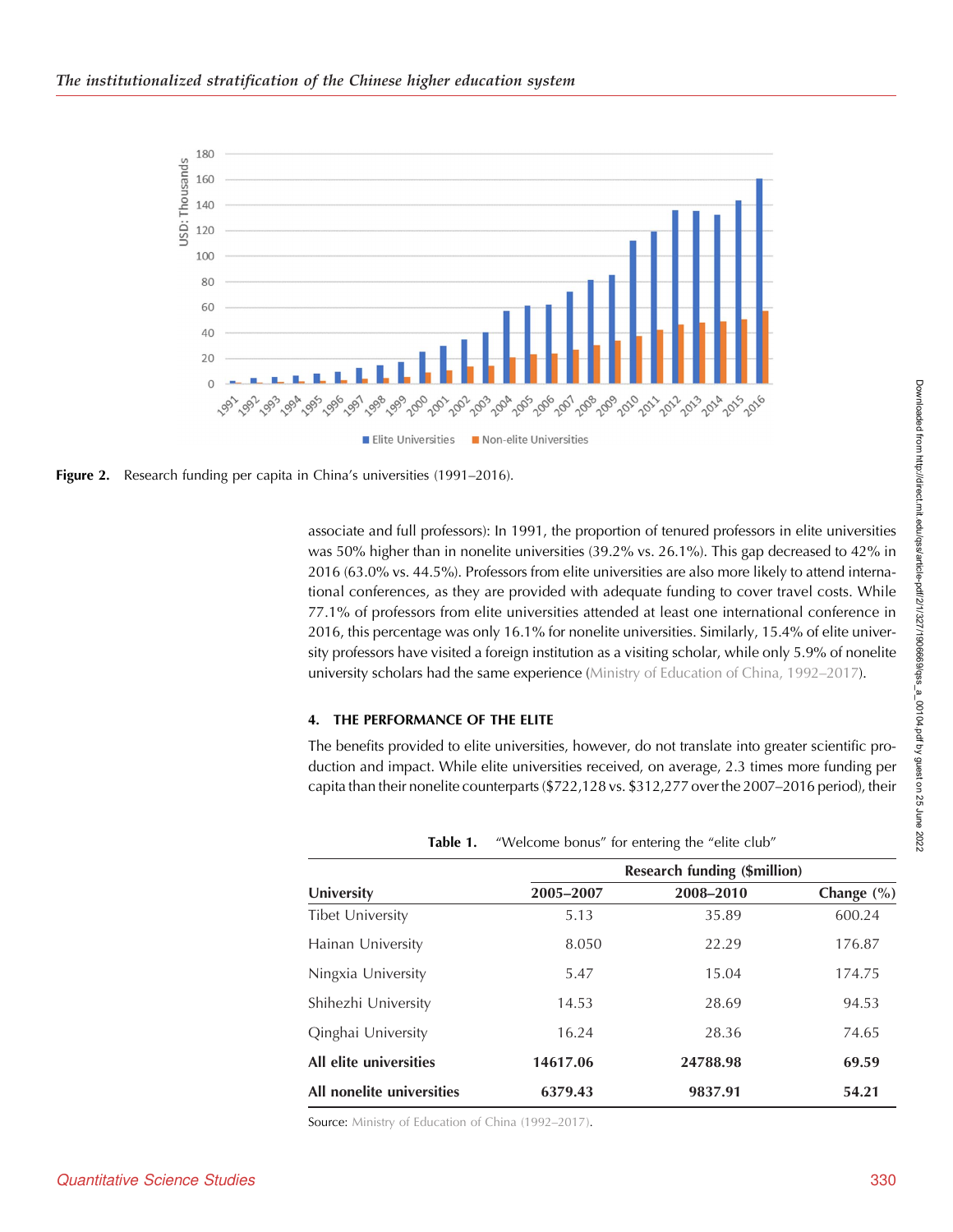

Figure 3. Cost per paper among Chinese universities (2007–2016).

number of papers per capita was only 19.4% higher than nonelite counterparts (40.777 vs. 34.153) and researchers from nonelite universities published, on average, a higher mean number of monographs per capita (0.583 vs. 0.364). This is also observed at the level of specific universities. Figure 3 presents, for both elite and nonelite universities, the monetary cost (research funding per paper) and the human capital cost (full-time equivalent per paper) of a single paper. Elite universities (red nodes) need much more funding to produce a single paper comparing with nonelite universities (blue nodes).

A further investigation was conducted regarding the research input and output of the subset of Chinese universities that published at least 2,000 research articles and at least 700 international papers indexed by WoS between 2007 and 2016  $(N = 198)$  universities). This subgroup of very productive institutions contains as many elite universities (97 universities) as nonelite ones (101 universities). As shown in Table 2, while these 97 elite universities received, on average, 1.9 times more funding per capita than their 101 nonelite counterparts (\$942,463 vs. \$506,754 over the 2007–2016 period), their research outcomes per \$1 million spending remain lower than nonelite counterparts. More specifically, elite universities publish fewer international papers indexed by WoS (9.671 vs. 13.283), a lower number of local Chinese

|                        |                            | Mean number<br>of international<br>papers (WoS) | Mean number                         | Mean number of                           | Mean number<br>of monographs |
|------------------------|----------------------------|-------------------------------------------------|-------------------------------------|------------------------------------------|------------------------------|
| Group                  | Mean funding<br>per capita |                                                 | of international<br>citations (WoS) | papers in national<br>(Chinese) journals |                              |
| Elite $(N = 97)$       | \$942,463                  | 9.671                                           | 96.601                              | 35.785                                   | 0.198                        |
| Nonelite ( $N = 101$ ) | \$506,754                  | 13.283                                          | 96.797                              | 82.057                                   | 0.388                        |

Table 2. Comparison between elite universities and nonelite universities in terms of research outcome per \$1 million spending (2007–2016)

Source: [Ministry of Education of China \(1992](#page-6-0)–2017).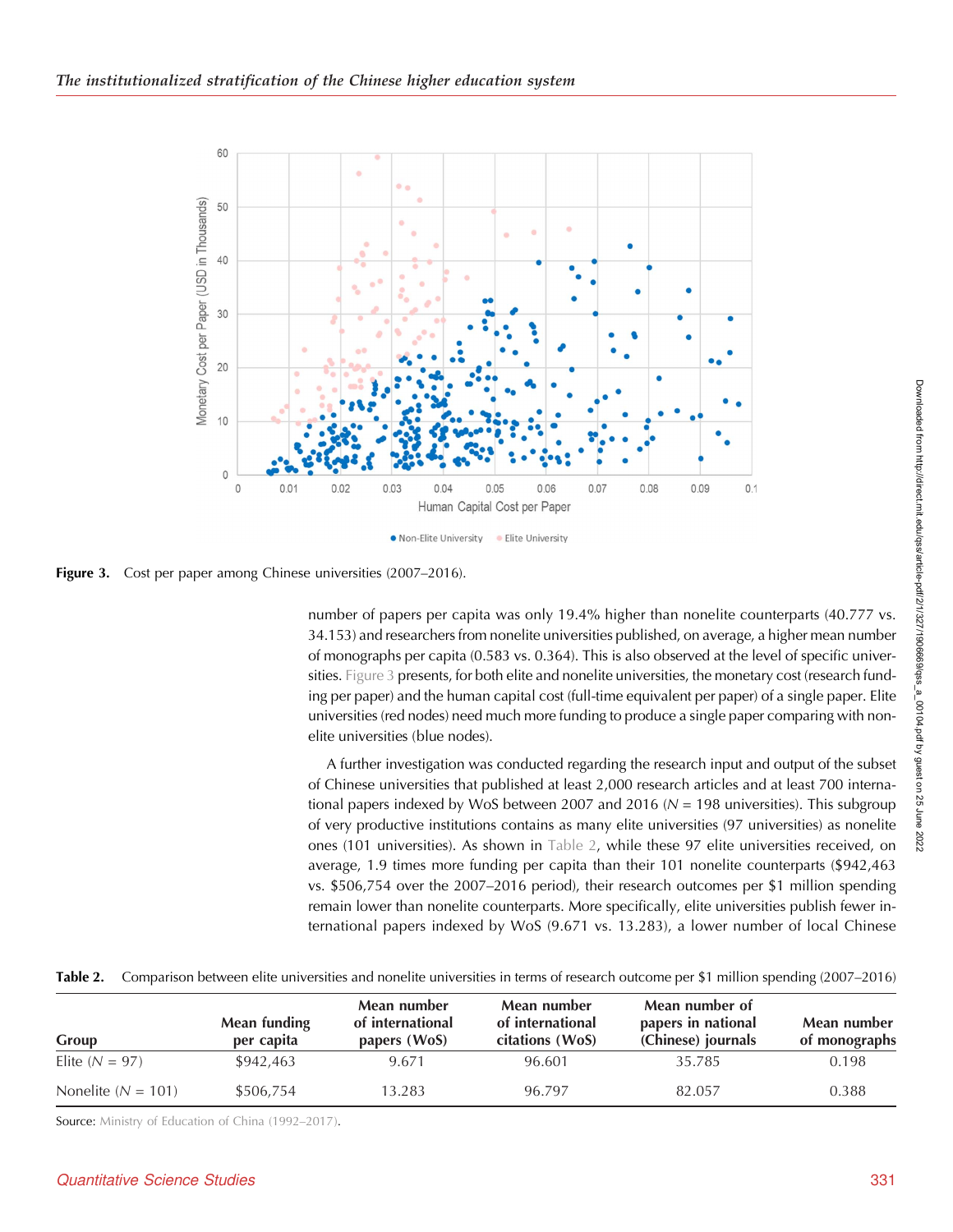papers (35.785 vs. 82.057), fewer monographs (0.198 vs. 0.388) [\(Ministry of Education of](#page-6-0) [China, 1992](#page-6-0)–2017; [Qiu, Tang et al., 2008](#page-7-0)–2017), and receive nearly identical citations per paper (96.601 vs. 96.797) (using citation data from WoS).

#### 5. TOWARDS A ROBUST AND EQUITABLE HIGHER EDUCATION SYSTEM

Since the 1950s, the Chinese government has maintained a clear stratification in the higher education system, in which most of the resources are concentrated in the hands of a small number of universities. This stratification has put elite universities in a privileged position, in which they obtain the majority of government resources and their faculty have both better career advancement opportunities and greater access to the international community. Given this access to resources and preferential policies, elite universities are more likely to attract and retain elite scholars and, therefore, to preserve and accelerate advantages, leading to an institutionalized Matthew Effect [\(Merton, 1968\)](#page-6-0).

While previous studies attribute this Matthew Effect to the uneven distribution of scientific resources [\(Yang, Gu et al., 2015](#page-7-0)) or the bureaucratic administration in science ([Shi & Rao, 2010](#page-7-0)), we argue that such cumulative advantages are rooted in the hierarchal structure of China's higher education system and its relationships with the political organization of the country. For example, university administrative ranks correspond to that of the government and, therefore, each administrative staff level, from department chair to university president, has its counterpart in the government. Therefore, the categorization of the universities has a strong effect on the political ties that university administrations can have. For example, the president of Peking University (an elite vice-ministerial rank university) is the counterpart of the vice-minister of the MoE, while the president of Guangzhou University (a nonelite department rank university) is the counterpart of the director of Guangdong Provincial Department of Education. Considering the hierarchical government administration in China ([Cheng, 2017\)](#page-6-0), universities with higher rank are more powerful than their lower ranked counterparts when negotiating with the government for extra funding and preferential policies, and lobbying science policies regarding national research projects.

Moreover, as elite universities are generally administered by the central government (while nonelite universities are managed by local governments), the administrative ranks of their staff are generally higher than their nonelite counterparts, which leads to a natural stratification in China's higher education system. Elite universities also have the advantage in their guanxi (one's close personal relationships) [\(Shi & Rao, 2010](#page-7-0)), having closer contacts with senior government officials who design and implement science polices. Indeed, elite universities benefit from their strong alumni network, as all 709 senior officials with ministerial rank and above in Chinese government are alumni of elite universities [\(Xinhua News, 2017](#page-7-0)). With this strong alumni network, elite universities can lobby the MoE or other ministries for preferential policies, helping them keep their elite statuses at the expense of nonelite universities. This is why these national research programs were criticized for lacking transparency and inequalities  $(Qi, 2017)$  $(Qi, 2017)$  as they are tailormade for elite universities.

Despite these advantages, elite universities strongly underperform relative to other high producing Chinese institutions. They publish on average, fewer articles—in both national and international venues—and fewer monographs. This suggests that the stratification of elite institutions is not meritocratic, but highly dependent on factors such as guanxi, bureaucratic power ([Shi & Rao,](#page-7-0) [2010\)](#page-7-0), geopolitics, and administrative ranks. The classification, therefore, lacks distinction. If anything, the elite classification is aspirational, rather than descriptive.

A new list of 42 "First Class" universities and 95 universities having "First Class" disciplines were announced by the Double First Class program in 2017, forming a new group of 137 elite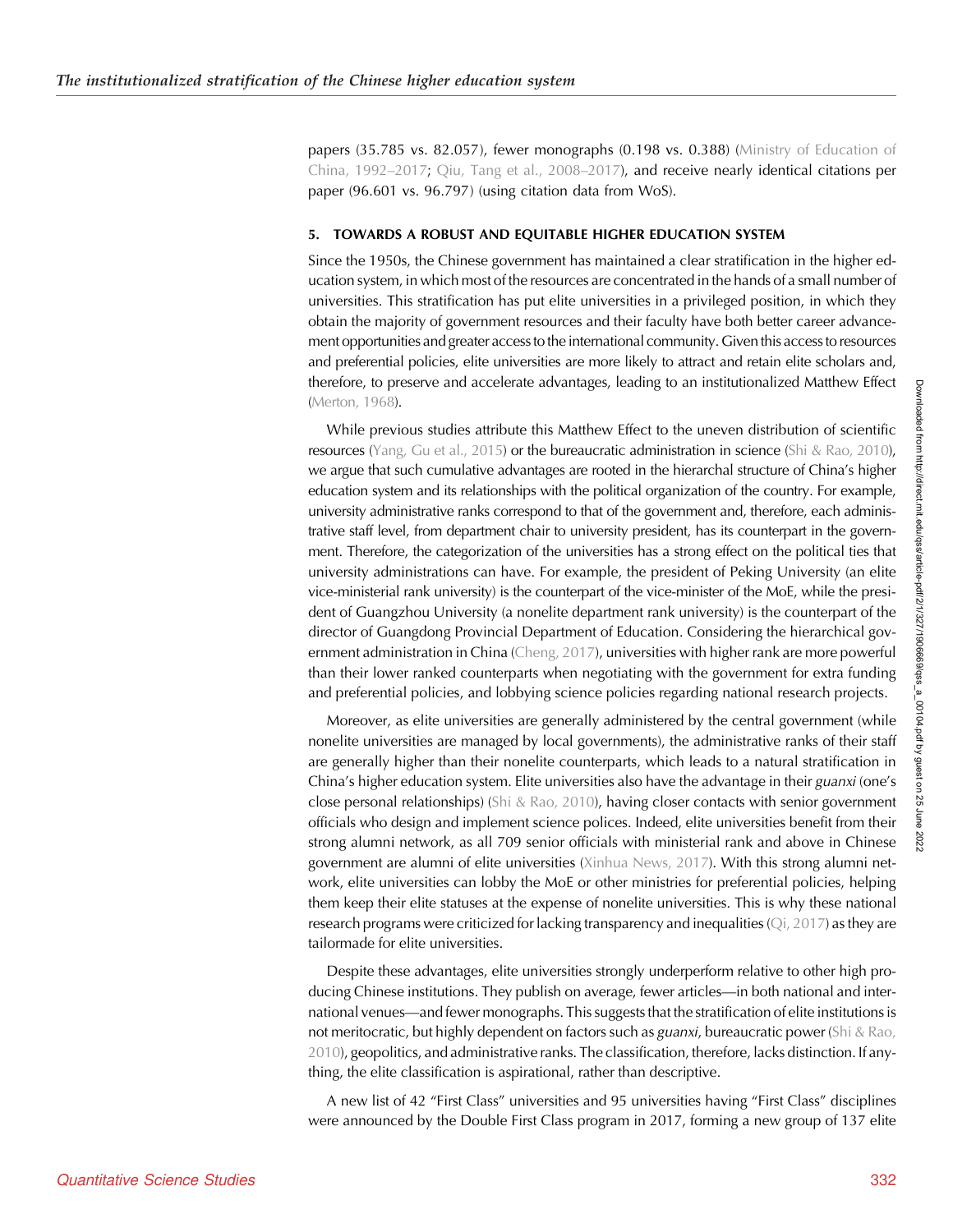<span id="page-6-0"></span>universities. All 39 universities included in Project 985 were admitted to the "First Class" universities and all Project 211 universities had "First Class" disciplines. It seems that the same story in the admission of Project 985 and Project 211 happened again; universities are admitted not on their research performance, but on their past classification. Although the detailed methodology has not been revealed, some clues showed that some elite universities were allowed to designate one discipline as the "First Class" discipline while other "First Class" disciplines were appraised by the Double First Class Selection Committee, which confirms the privilege of elite universities in China's higher education system again.

In summary, institutionalized stratification exists in the Chinese higher education system on which China's national research programs are based. If China hopes for these classifications to be meaningful, the admittance to the elite club should be both transparent and evidence based. Without this rigor, the artificial classification of research institutions in China is likely to continue to lead to inefficiencies and suppress innovation in the Chinese higher education system. Furthermore, although China used to have scarce resources devoted to science and therefore had to be selective in funding (Jiang, 2000), the government now invests more than 2% of GDP [\(World Bank, 2018\)](#page-7-0). These resources should be spread meritocratically, so that China can realize its full scientific potential.

## AUTHOR CONTRIBUTIONS

Fei Shu: Conceptualization; Formal analysis; Investigation; Methodology; Validation; Writing original draft; Cassidy Sugimoto: Writing—review & editing. Vincent Larivière: Writing—review & editing

### COMPETING INTERESTS

The authors have no competing interests.

### FUNDING INFORMATION

We gratefully acknowledge support from the Social Science and Humanities Research Council Canada (SSHRC) under grant number 756-2019-0196.

### DATA AVAILABILITY

Data used in this manuscript are partly subject to the Law of the People's Republic of China on Guarding State Secrets and cannot be made available in a data repository.

### **REFERENCES**

- Cheng, Q. (2017). Xing zheng ji bie de ji li luo ji rong na xian zhi ji qi tan xing tuo zhan (The logic, incentive, capacity, flexibility of Administrative Rank). Jiangsu Social Sciences, 2017(5), 116–123.
- Hartog, J., Sun, Y., & Ding, X. (2010). University rank and bachelor's labour market positions in China. Economics of Education Review, 29(6), 971–979. **DOI:** [https://doi.org/10.1016/j.econedurev](https://doi.org/10.1016/j.econedurev.2010.06.003) [.2010.06.003](https://doi.org/10.1016/j.econedurev.2010.06.003)
- Hu, B. (2011). The history of the elite university system (in Chinese). Higher Education Development and Evaluation, 27(5), 9–12.
- ISTIC. (2019). Statistical data of Chinese S&T papers 2019. Beijing: ISTIC.
- Jiang, Z. (1998). Speech at the celebration of the Centennial of Peking University. China University Teaching, 1998(4), 3–5.
- Jiang, Z. (2000). Science in China. Science, 288(5475), 2317. DOI: <https://doi.org/10.1126/science.288.5475.2317>
- Larivière, V., Macaluso, B., Mongeon, P., Siler, K., & Sugimoto, C. R. (2018). Vanishing industries and the rising monopoly of universities in published research. PLOS ONE, 13(8), e0202120. DOI: <https://doi.org/10.1371/journal.pone.0202120>, PMID: [30107002,](https://europepmc.org/article/MED/30107002) **PMCID: [PMC6091964](https://www.ncbi.nlm.nih.gov/pmc/articles/PMC6091964)**
- Merton, R. K. (1968). The Matthew Effect in science. Science, 159(3810), 56–63. DOI: [https://doi.org/10.1126/science.159.3810.56,](https://doi.org/10.1126/science.159.3810.56) PMID: [5634379](https://europepmc.org/article/MED/5634379)
- Ministry of Education of China. (1992–2017). Scientific statistics in higher education institutions. Beijing: Higher Education Press.
- Ministry of Education of China. (2000). Introduction to the Project 211. Retrieved from [http://www.moe.edu.cn/publicfiles/business](http://www.moe.edu.cn/publicfiles/htmlfiles/moe/moe_846/200804/33122.html) [/htmlfiles/moe/moe\\_846/200804/33122.html](http://www.moe.edu.cn/publicfiles/htmlfiles/moe/moe_846/200804/33122.html).
- Ministry of Education of China. (2019). List of higher education institutions. Retrieved from [http://www.moe.gov.cn/jyb\\_xxgk](http://www.moe.gov.cn/jyb_xxgk/s5743/s5744/201906/t20190617_386200.html) [/s5743/s5744/201906/t20190617\\_386200.html.](http://www.moe.gov.cn/jyb_xxgk/s5743/s5744/201906/t20190617_386200.html)